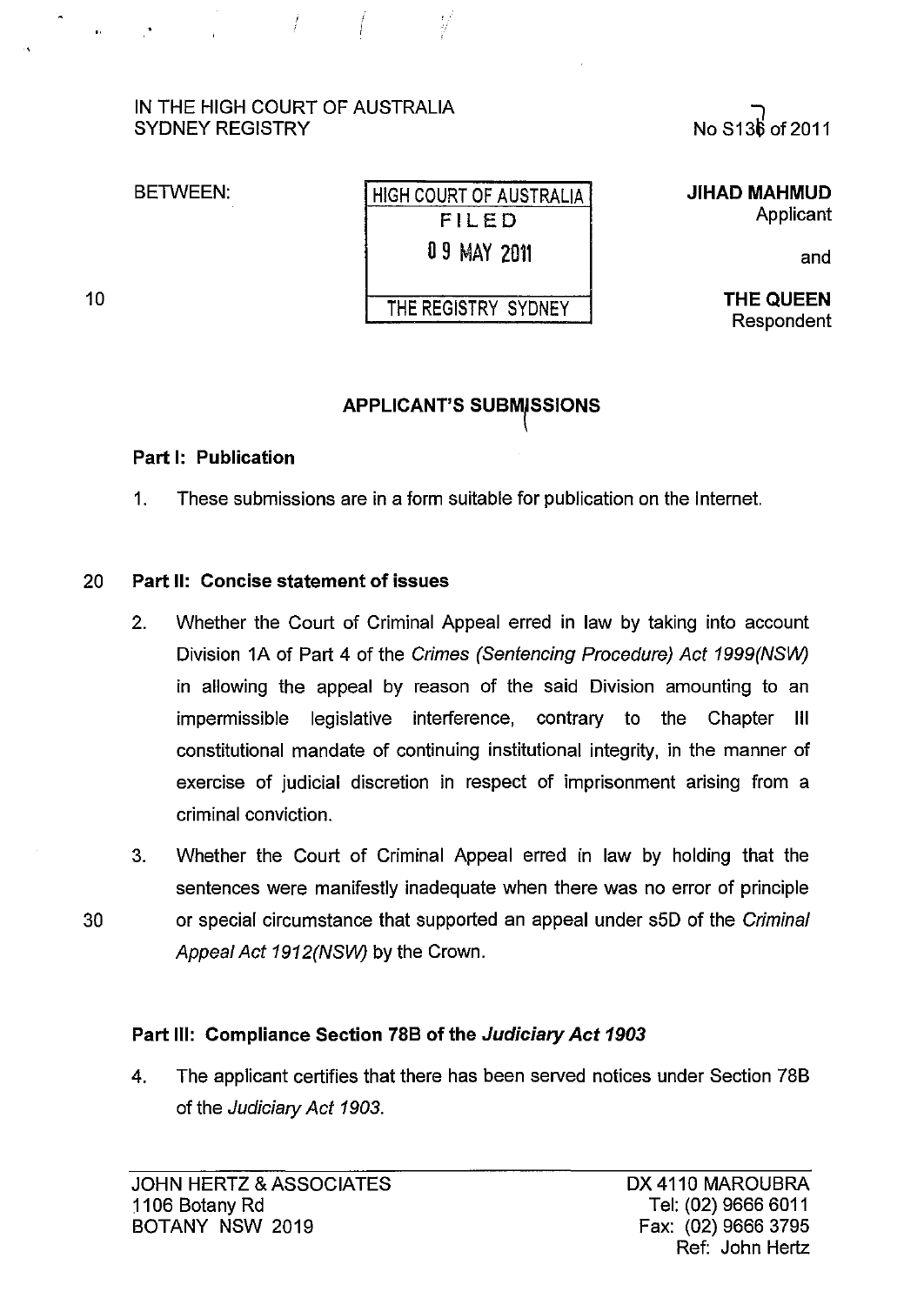#### Part IV: Reasons for judgment

- 5. Rv Jihad Mahmud [2010] NSWCCA 219.
- 6. R v Jihad Mahmud, NSWDC 15 June 2009, reasons for sentence, Acting Judge Graham.

### Part V: Narrative of facts

7. On 15 June 2009 in the District Court of NSW sitting at Penrith his Honour Acting Judge Graham conducted a sentence hearing in respect of pleas of guilty by the applicant, entered on 19 March 2009 on his arraignment to two 10 counts in an indictment accepted by the Crown in full satisfaction of that indictment. The sentencing judge, after hearing evidence including that of the applicant as to antecedents, nature and circumstances of the crimes and contested criminality, recorded the conviction in respect of Count 1:

> On 15 January 2008 at Shalvey in the State of New South Wales, did supply a prohibited drug, namely methylamphetamine, being an amount not less than the large commercial quantity for that drug in contravention of s25(2) of the Drug Misuse and Trafficking Act 1985.

Sentence:

A total term of imprisonment of six years and six months comprising a non-parole period of three years and six months commencing on 15 January 2009 and expiring on 14 July 2012 with the balance of the term of three years commencing on 15 July 2012 and expiring on 14 July 2015.

Count 2

On 15 July 2008 at Rooty Hill and Shalvey in the State of New South Wales did possess more than three firearms, namely being two prohibited pistols and two prohibited firearms which were unregistered and he, the said, Jihad Mahmud, was not authorised by licence or permit to possess the said firearms in contravention of s510(2) of the Firearms Act 1996.

#### **Sentence**

Sentenced to a total term of imprisonment of three years and six months, comprising a non-parole period of two years and six months commencing on 15 January 2008 and expiring on 14 July 2010 and the balance of the term of 12 months commencing on 15 July 2010 and expiring on 14 July 2011.

 $\ddot{\phantom{a}}$ 

20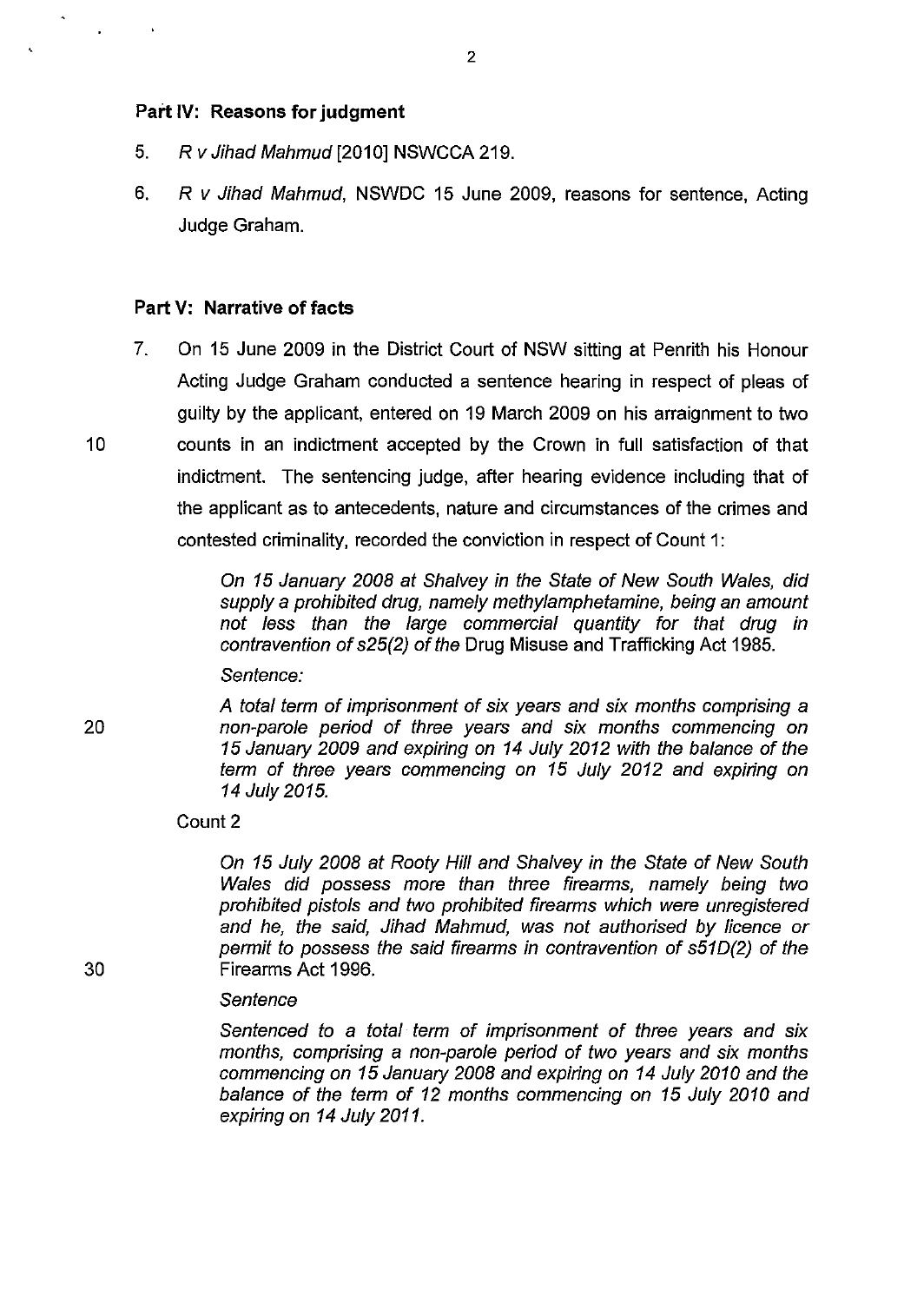- 8. His Honour accumulated the sentences by 1 year resulting in a period of imprisonment of 4 years and 6 months to commence from 15 January 2009 and took into account eight related offences set out on a Form 1 certificate $^{\mathsf{1}}.$
- 9. On a Crown appeal against sentence to the Court of Criminal Appeal (CCA) comprising Giles JA, Hulme J and Latham J, heard on 2 March 2010, the appeal was allowed on 24 September 2010 and the following fresh sentences imposed<sup>2</sup>:

First count imprisonment for a non-parole period of six years and six months commencing on 15 January 2009 and the balance of term of two years and six months.

Second count imprisonment for a non-parole period of three years and nine months commencing on 15 January 2008 and the balance of term of one year and three months.

- 10. The effect of the CCA orders was to increase the head sentence on Count 1 by three years and increase the non-parole period by three years. The effect on Count 2 was to increase the head sentence by one year and six months and to increase the non-parole period by one year and three months<sup>3</sup>.
- 11. The standard non-parole period under Division 1A of Part 4 of the Crimes (Sentencing Procedure) Act 1999 in relation to s25(2) of the Drug Misuse and 20 Trafficking Act 1985 is 15 years with a maximum penalty pursuant to s33(3) of imprisonment for life. The standard non-parole period in respect of s51D(2) of the Firearms Act 1996 is 10 years with a maximum penalty under s51D of imprisonment for 20 years.
- 12. The applicant was born on 31 July 1981. At the time of sentence he had been in custody since 15 January 2008. He finished his School Certificate in Year 10 at Granville Boys High in 1996. He grew up in Mount Druitt. His mother and father had a lengthy and acrimonious divorce when he was about 8 or 9 years old. This gave rise to a lot of parental arguments to which the applicant was exposed. The applicant found this hard to cope with as he was 30 tossed around between parents in matrimonial conflict. By Year 7 at the age

10

<sup>1</sup> **All eight concerned 15 January 2008; three offences not keep firearms safely. two offences possess ammunition without licence, three offences possess prohibited weapons.** 

AB 165-166

<sup>3</sup>**The trial judge's total sentence consisted of a non-parole period of 4 years and 6 months expiring on 14 July 2012. The CCA's total sentence consisted of a non-parole period of 7 years and 6 months expiring on 14 July 2015 and a balance**  of term 2 years and 6 months expiring on 14 January 2018.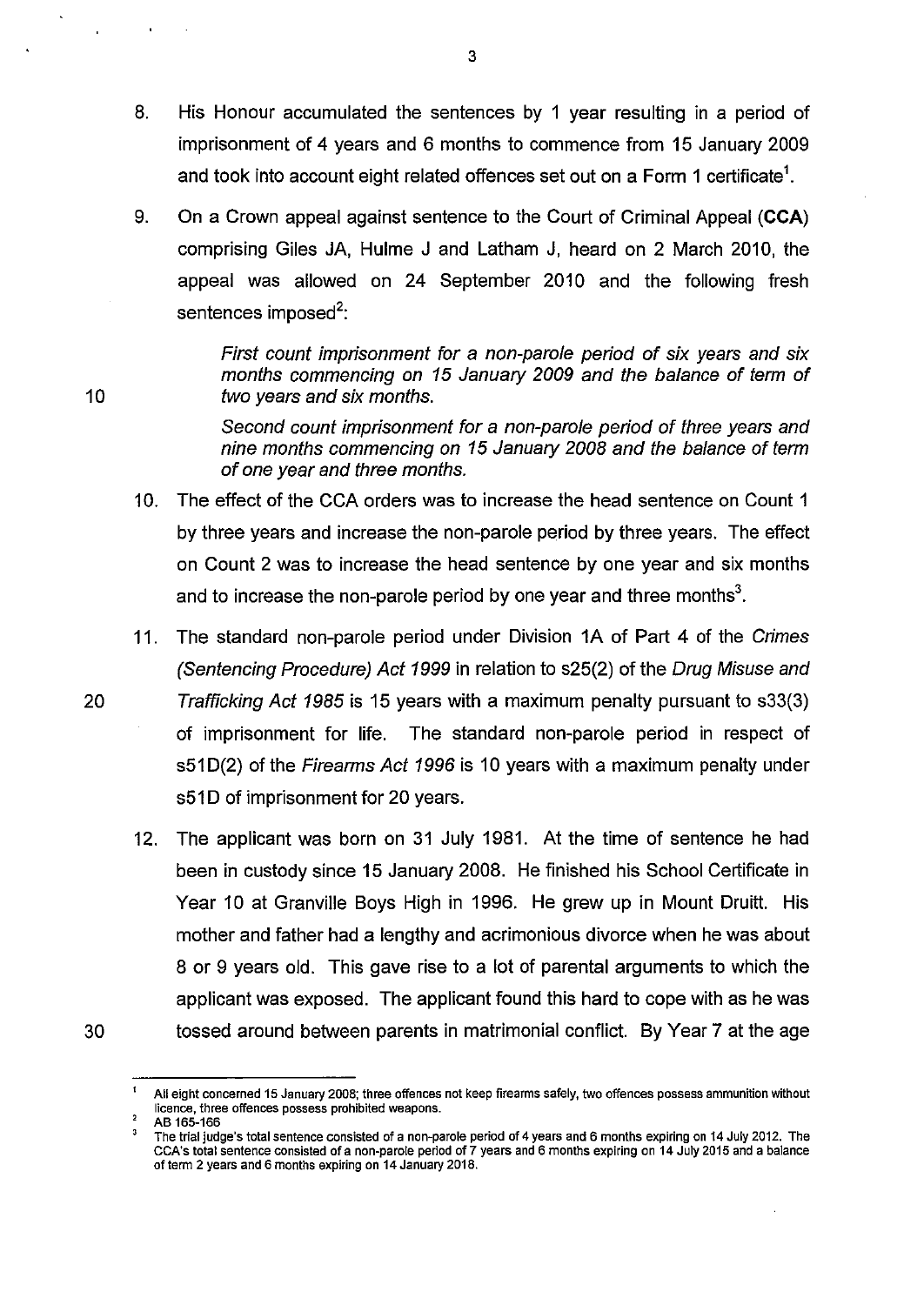of 13 he had started using illegal drugs including cannabis. This taking of drugs started off a few times a week and then problems developed for the applicant at home with his father's new partner. The applicant by the age of about 15 or 16 years was using other drugs including amphetamines, ecstasy and cocaine.

- 13. Having left school at the age of 16 the applicant had disparate periods of employment, in particular worked at KFC as a kitchen hand, as a labourer for Miami Pools, a paid apprentice for two years, and then as brickie's labourer, and also as a storeman at Aldi supermarket. He also completed a security 10 certificate course.
	- 14. In 2004 he went into partnership with his cousin and purchased a tobacco business. In 2005 he pleaded guilty to a firearms offence and was sentenced to a custodial sentence of 18 months with a non parole period of 12 months.
	- 15. After he was released from gaol in 2006 he commenced using drugs again including cocaine about a month after he was released. He did labouring work, although he would lose the job because he was "too out of  $it^4$  to work the next day. He would then have to look for another job. He was also using amphetamines, in particular speed and ice, which consumption gradually increased to every day us. He accumulated debts to dealers.
- 20 16. On 15 January 2008 he was driving a motor vehicle back to his home at Shalvey where he was living with his mother. A police patrol stopped the vehicle at Rooty Hill and found in the boot a loaded pistol. The police executing a search warrant then found two crude single shot bolt guns and another handgun at his home. In the kitchen a search revealed in a fridge a large commercial quantity (1.78 kilos) of the prohibited drug methylamphetamine which was analysed as having a purity of  $2\% - 2.5\%$ .
- 17. In cross examination the applicant's drug taking history and drug dependence was not challenged. At the time of sentencing the applicant had been in custody for almost a year and a half and gave evidence that while he 30 was on drugs he could not remember what he was doing from day to day. The applicant gave evidence that he was minding the drugs found in the

AB 16.46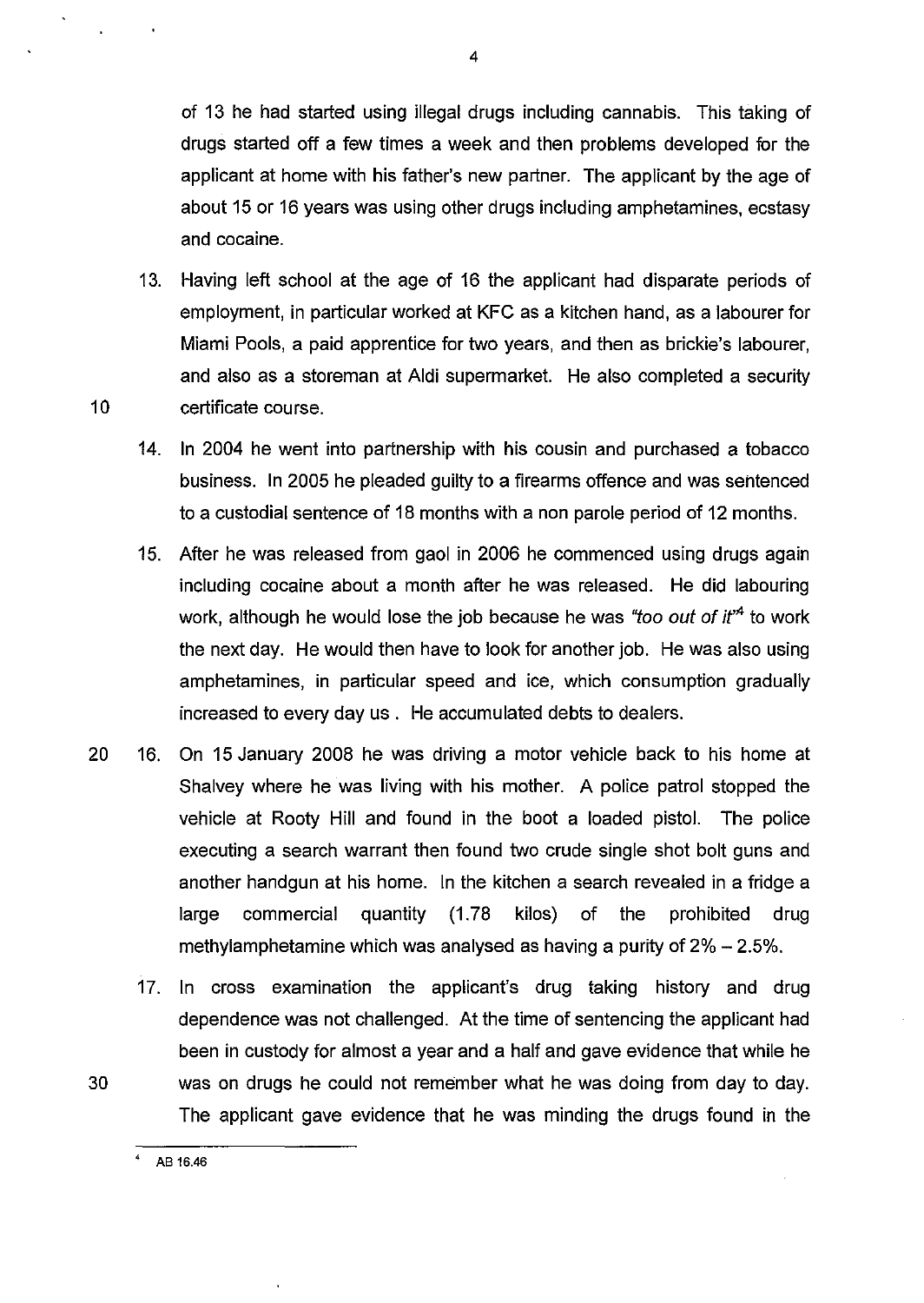fridge in the hope that he would receive some free drugs for his efforts. The applicant's evidence as to having a fetish for firearms was not challenged. There was challenge to the applicant's evidence about hunting. The only relevant question about the Glucodin powder was as follows:

- Q. Did you use that energy powder as a cutting agent, I think you call it, to mix amphetamine?
- A. No.
- 18. Contrary to paragraph  $28^5$  of the judgment of Hulme J, it was not put to the applicant that no "... reliance could be placed on anything [he] said that was 10 challenged'.
	- 19. In relation to paragraph  $52^6$  of the judgment of Hulme J it is not correct to suggest:

" ... His Honour erred in saying that it was not put to the Respondent that his purpose in having the Glucodin powder was to cut the purity of drugs."

That proposition was not put contrary to the proposition by Hulme J. What the Graham ADCJ said was

"The offender was asked some questions about it in cross examination but it was not put to him that his purpose in having the Glucodin was to dilute or cut the purity of drugs ... The existence of the Glucodin is consistent with the accused's own account that he was, in effect warehousing the drugs and the Glucodin, while not itself being illegal, was an item which it might readily be thought could be kept with the drugs themselves. It certainly was not put to him that that was the purpose for which he had them" (Jdt p  $8$ )<sup>7</sup>.

No proposition of association was put and the proposition by Hulme J of erring in the treatment of Glucodin is unsupported.

- 20. The only cross examination on this was:
	- Q. Did you use that energy powder as a cutting agent, I think you call it, to mix with amphetamine?
	- A. No  $(T 31)^8$ .
- 21. In relation to the objective criminality as to Count 1 the applicant gave unchallenged evidence as to the methamphetamine being in his fridge "it got

- , AB 107 AB 34.34
- 

30

AB 146

<sup>,</sup> AB 153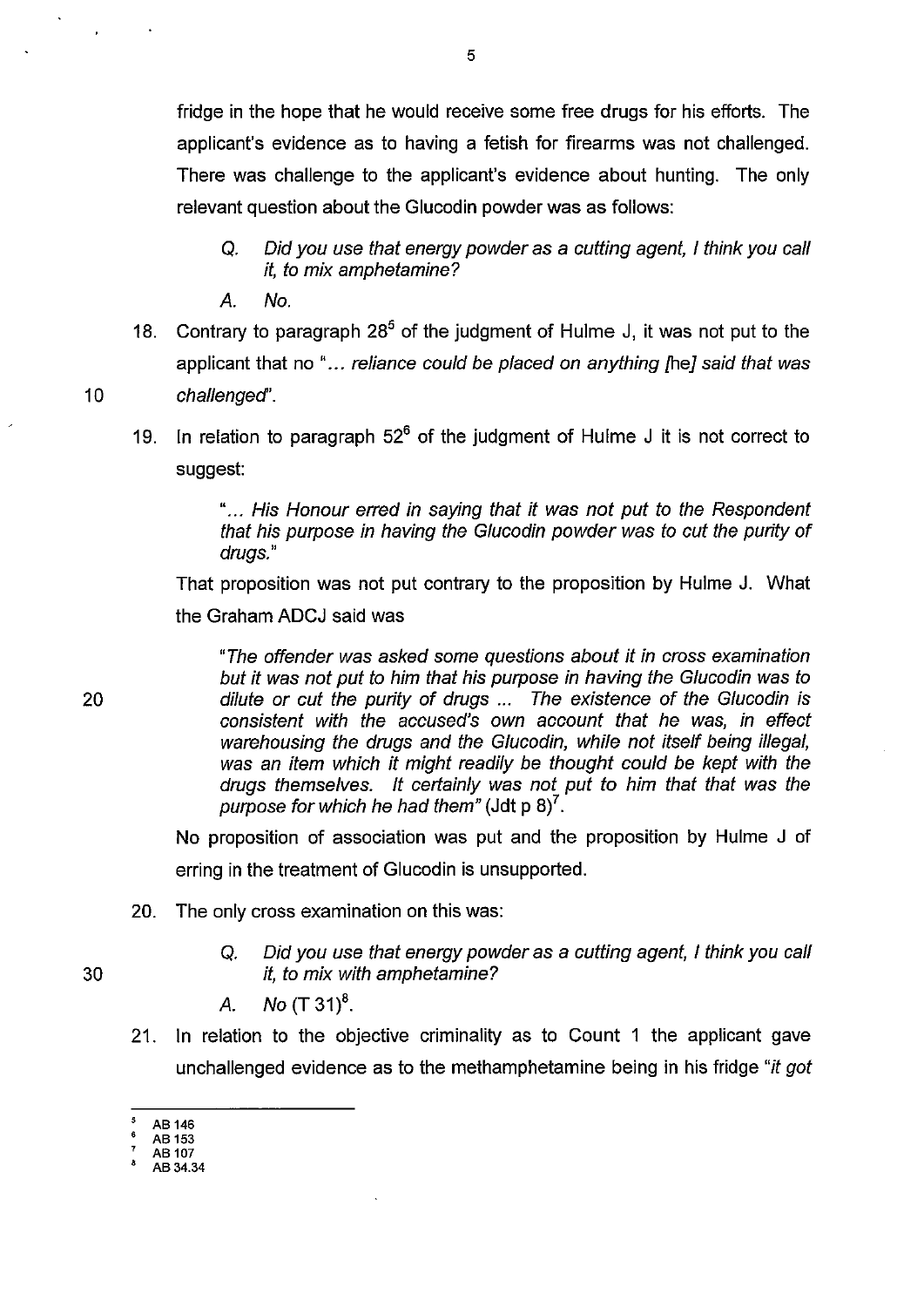given to me to put there"  $T.16.8<sup>9</sup>$  and "I was just holding it for someone" T16.11<sup>10</sup> with an arrangement for someone to come and collect it, T16.15<sup>11</sup>, for which storing the applicant expected "just to get my debt paid off and just to get some drugs for free"  $T16.18^{12}$ . Graham ADCJ found "As I have said, the evidence properly analysed, leads to the conclusion that his role was in the nature of a warehouse keeper for the drugs" Jdt  $p$  14<sup>13</sup>. Graham ADCJ found that "there is no evidence to support the proposition that the offender was motivated to take this role in relation to the drugs for the purpose of making a profit" Jdt p  $14^{14}$  and there was "no challenge to the assertion that 10 he was himself addicted to drugs at the time" Jdt p  $12^{15}$ .

22. In relation to the objective criminality as to Count 2, the applicant gave unchallenged evidence that he did not recall if it was loaded  $T.25.40^{16}$ , was not in the habit of carrying around loaded firearms T.25.4417 and did not have a clue as to how it got loaded  $T$  25.46<sup>18</sup>. Further, contrary to paragraph  $73^{19}$ of the judgment of Hulme J, the unchallenged fetish was an explanation for the illegal possession of the firearms. Graham ADCJ at p 13<sup>20</sup> after referring to the applicant's fascination and fetish about firearms said "I have formed the conclusion that the explanation offered by the offender himself does contain the more likely explanation for his collection of firearms".

### 20

### Part VI: Applicant's argument

### Invalidity Division **1A** of Part 4

- 23. Section 54A of the Crimes (Sentencing Procedure) Act 1999(NSW) (the Act) and the Table it applies creates a legislative anchor point characterised as being "the middle of the range of objective seriousness for such an offence". The mandatory standard non parole period specified by s54A (1) articulates
- $^{9}$  AB 19.8
- $^{10}$  AB 19.11  $\frac{11}{12}$  AB 19.15
- $^{12}$  AB 19.18
- $^{13}$  AB 113.53<br> $^{14}$  AB 113.33
- $^{14}$  AB 113.33  $^{12}$  AB 111, 24<br> $^{16}$  AB28.40
- $^{16}$  AB28.40
- $^{17}$  AB28.44
- $^{18}$  AB 28.46
- $^{19}$  AB160<br> $^{20}$  AB113 AB 112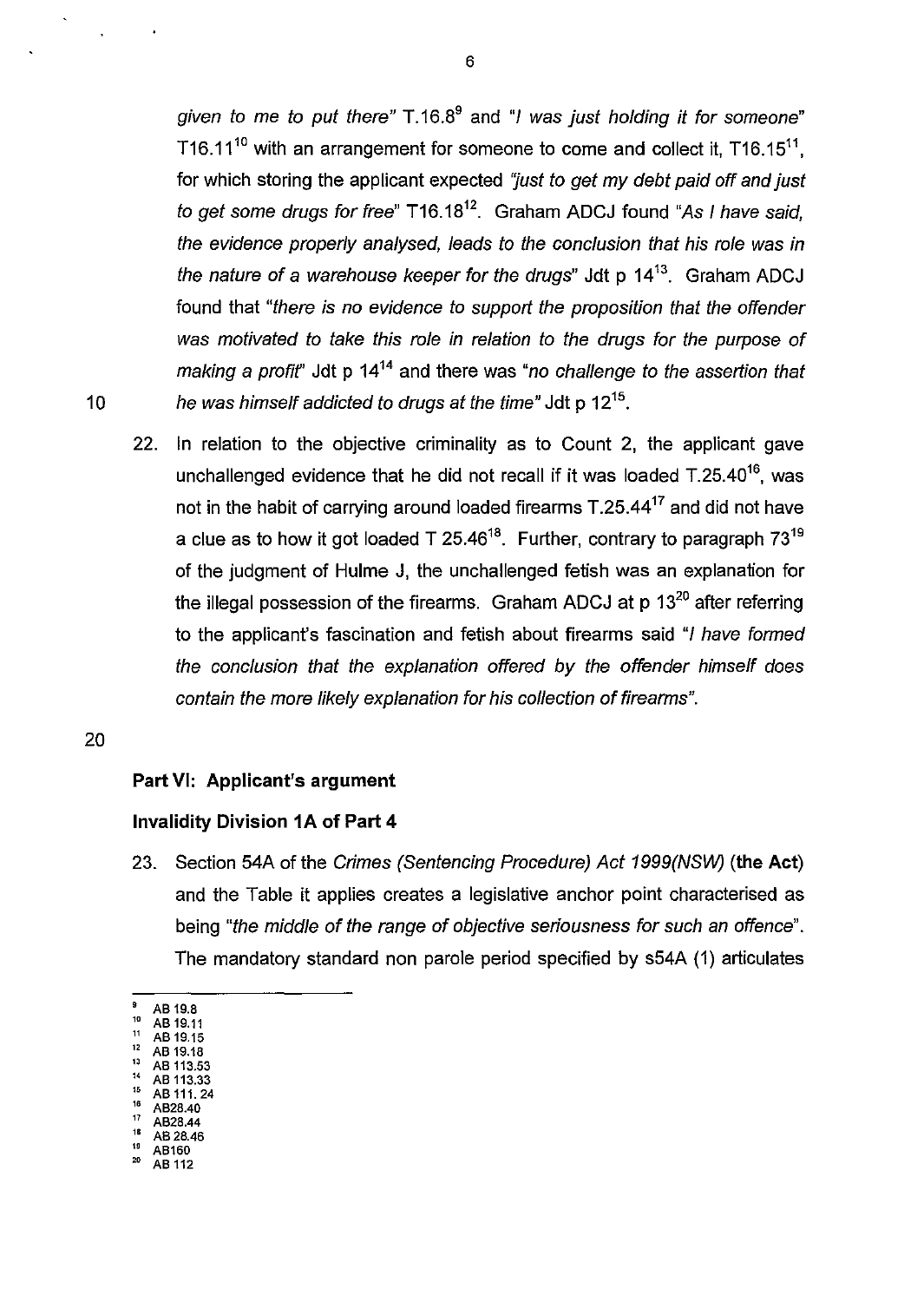no sentencing principle and is not a judicial precedent. The anchor point creates a phantom offence with a phantom level of criminality that is a legislative precedent mandated to be applied in sentencing for offences in the Table to the said Division 1A of Part 4 of the Act.

- 24. This anchor point means that the offender is being sentenced not only for the offence committed but also by reference to a phantom offence, contrary to the fundamental sentencing principle<sup>21</sup>.
- 25. The anchor point is a binding substantive rule that impermissibly interferes with the flexibility of judicial discretion for custodial sentencing. The 10 interference constitutes such an impairment of the separate judicial function and such a fundamental departure from proper sentencing principles as to distort the "institutional integrity which is guaranteed for all State courts by Chapter III of the Constitution<sup>"22</sup>.
	- 26. The Second Reading Speech, for the 2002 Act No 90 amendments that introduced Division 1A of Part 4 of the Crimes (Sentencing Procedure) Act 1999, refers to the legislature having "set ..." the standard non-parole periods by the legislature "... taking into account the seriousness of the offence, the maximum penalty for the offence and current sentencing trends for the offence  $...$  $^{n23}$ .
- 20 27. It is no function of the legislature to fix the custodial sentence for a criminal offence. The taking into account of the seriousness of the offence by the applicant, the maximum penalty and comparative sentences are matters of function for the sentencing judge, not the legislature. The legislative standard non-parole period fixed by Division 1A of Part 4 of the Act amounts to an impermissible legislative determination of the sentencing function, which must be "rigidly" and mechanistically applied"<sup>24</sup> so that the trial judge no longer has a proper flexible judicial discretion in fixing the custodial punishment by reference to all the subjective and objective circumstances of the actual offence.

<sup>&</sup>lt;sup>21</sup> R v De Simoni (1981) 147 CLR 383 at 389

<sup>&</sup>lt;sup>22</sup> South Australia *v Totani* (2010) 85 ALRJ 19 at [4]

**<sup>23</sup>NSW, Parliamentary Debates, Legislative Assembly, 23 October 2002,5813 at 581S(8ob Debus, Attorney-General)** 

Wong v R (2001) 207 CLR 584 at 644 [168]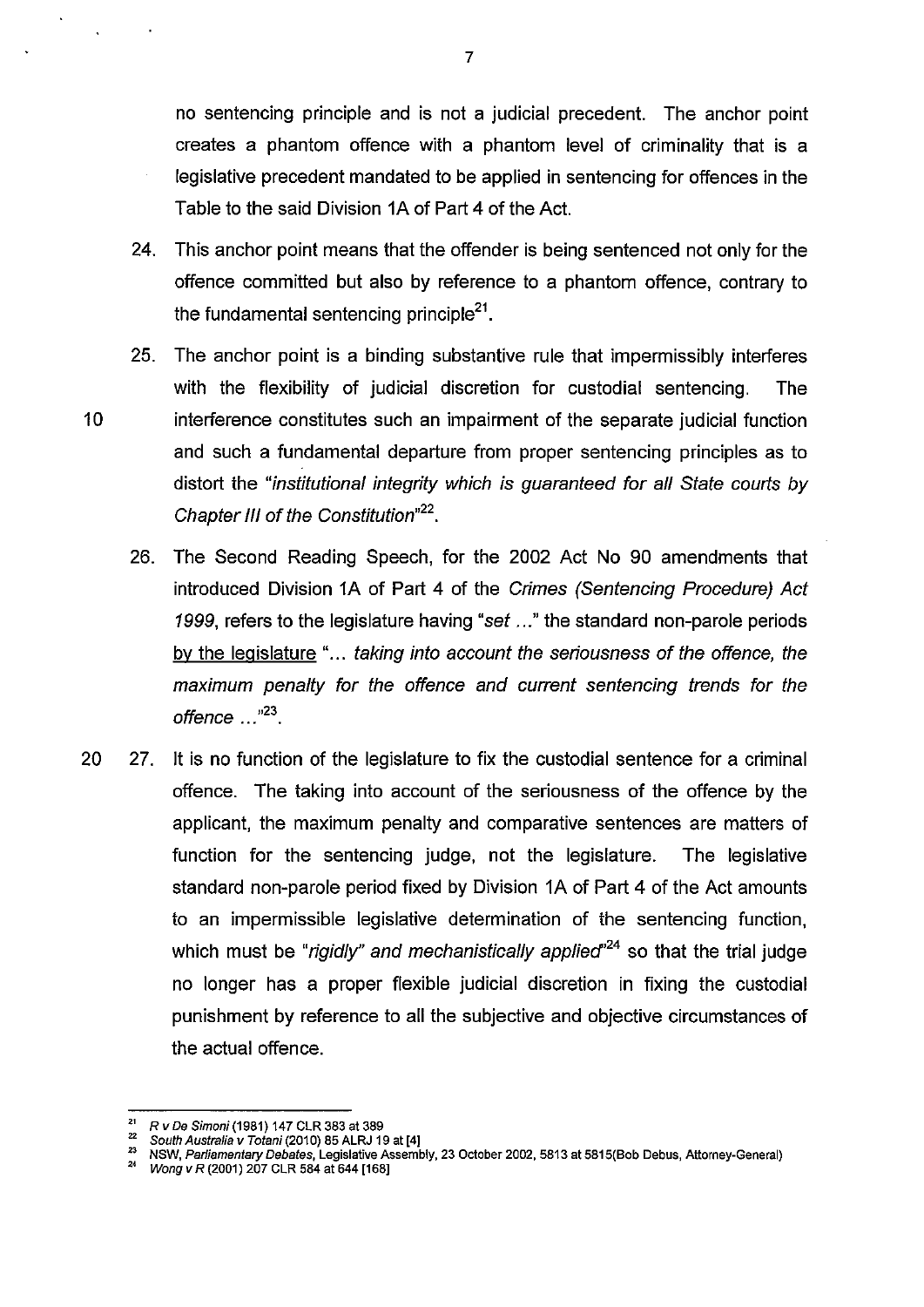- 28. **It** was the 2002 amendment that introduced the new Division 1A of Part 4 and also caused a new s44 of the Act to be introduced according to the Second Reading Speech. Under the old s44 a Court set the total sentence and then fixed the non-parole period. Under the new s44 the Court is required to set the non-parole period for the sentence before setting the balance of the term of the sentence. The standard non-parole periods in the Table applied by s54A of the Act are a legislative sentence, for the particular offence, set by Parliament and this impairs the separate function to be performed by the sentencing court.
- 10 29. **It** is submitted that contrary to Wong v R (2001) 207 CLR 584 at 605 [57], the legislative set anchor point of the standard non-parole period under s54A of the Act binds and stifles judicial discretion as a legislative sentence precedent, not founded upon a statement of principle.
	- 30. Accordingly the discretionary exercise of judicial power in sentencing is impermissibly impeded by reference to the rigid legislative anchor points for offences dealt with by Division1A of Part 4 of the Act. The anchor point is further impermissibly embedded by s101A. This legislative interference upon the judicial function of custodial sentencing could not be imposed on a Chapter **III** court<sup>25</sup>.
- 20  $31.$  The unidentifiable factual assumptions for the standard no-parole period<sup>26</sup> and illusory legislative range applied by the anchor point impermissibly interfere with the essential judicial function being the determination of a custodial sentence. The appellate jurisdiction in respect of this separate judicial function under s73 of the Constitution "to hear and determine appeals from all ... sentences of the Supreme Courts<sup>37</sup> is impaired by Division 1A of Part 4 of the Act because of the absence of reviewable evaluative principle or reviewable comparative foundation of the standard non-parole period or reviewable legislative range.
- 32. The invalidity is not saved by any judicial discretion arising from Division 1A 30 because of the impermissible interference with judicial function and because

<sup>&</sup>lt;sup>25</sup> Hili *v* The Queen (2010) 85 ALJR 195 at [36] - [38], [44]; cf R *v Whyte* [2002] NSWCCA 343

<sup>26</sup>R *v* Way (2004) 60 NSWLR 168 at [72]- [73]

<sup>&</sup>lt;sup>27</sup> Kirk v Industrial Relations Commission (2010) 239 CLR 531 at [98]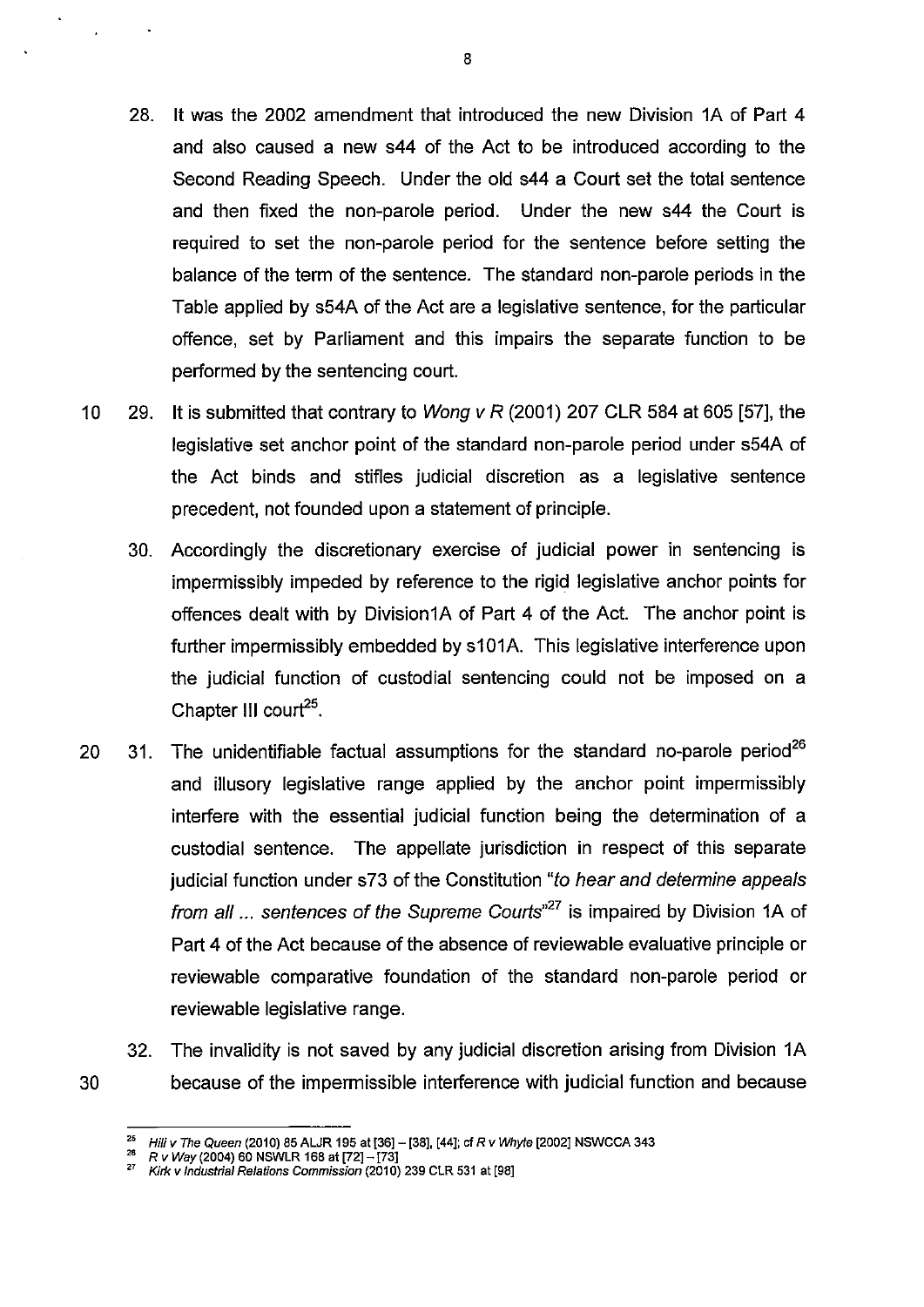the manner of exercise is shackled by a mandatory legislative sentence anchor point not founded upon any identifiable principle or identifiable factual foundation and unreviewable as a legislative precedent.

- 33. This interference by Division 1A of Part 4 of the Act with the appellate judicial power in s73 of the Constitution in respect of the courts of the State of NSW, means the incompatible function created by the said Division cannot be imposed on either a Chapter **III** created court or a State court within Chapter **Ill.**
- 34. Further contrary to Wong v R, supra at [76] [78], the legislative anchor point 10 creates a two stage process contrary to proper principle as sentencing requires an instinctive synthesis approach taking into account all the circumstances of the offence and the offender. The anchor point artificially creates a single numerical value of the middle of the illusory legislative range and is a mandatory shackled first reference point, which then distorts the difficult, but essential, discretionary balancing exercise which the sentencing judge must perform.
- 35. The 2002 legislative switch required by Division 1A, as to the first sentencing task, from head sentence fixing of custodial punishment to standard non-parole period fixing of eligibility for executive action of mercy permitting 20 service of sentence outside of prison, compounds the impermissible rigidity.
	- 36. The standard non-parole period provisions of Division 1A of Part 4 of the Act impermissibly interfere with the discretionary judgment involved in sentencing offenders as first it removes the sentencing yardstick of the maximum sentence<sup>28</sup>. The importance of parity<sup>29</sup> and sentencing consistency based upon discretionary judgment is in effect usurped by the legislative fixed sentence shackle point presumptively applied by Division 1A. Equally the totality principle<sup>30</sup> is undermined in considering what is just and appropriate when shackled by the standard non-parole period anchor point. Division 1A

<sup>&</sup>lt;sup>28</sup> Markarian v R (2006) 228 CLR 357 at 372 [30] - [32]

<sup>&</sup>lt;sup>29</sup> Postiglione v R (1997) 189 CLR 295 at 301<sup>1</sup>

<sup>30</sup> Mill *v* The Queen (1988) 166 CLR 59 at 63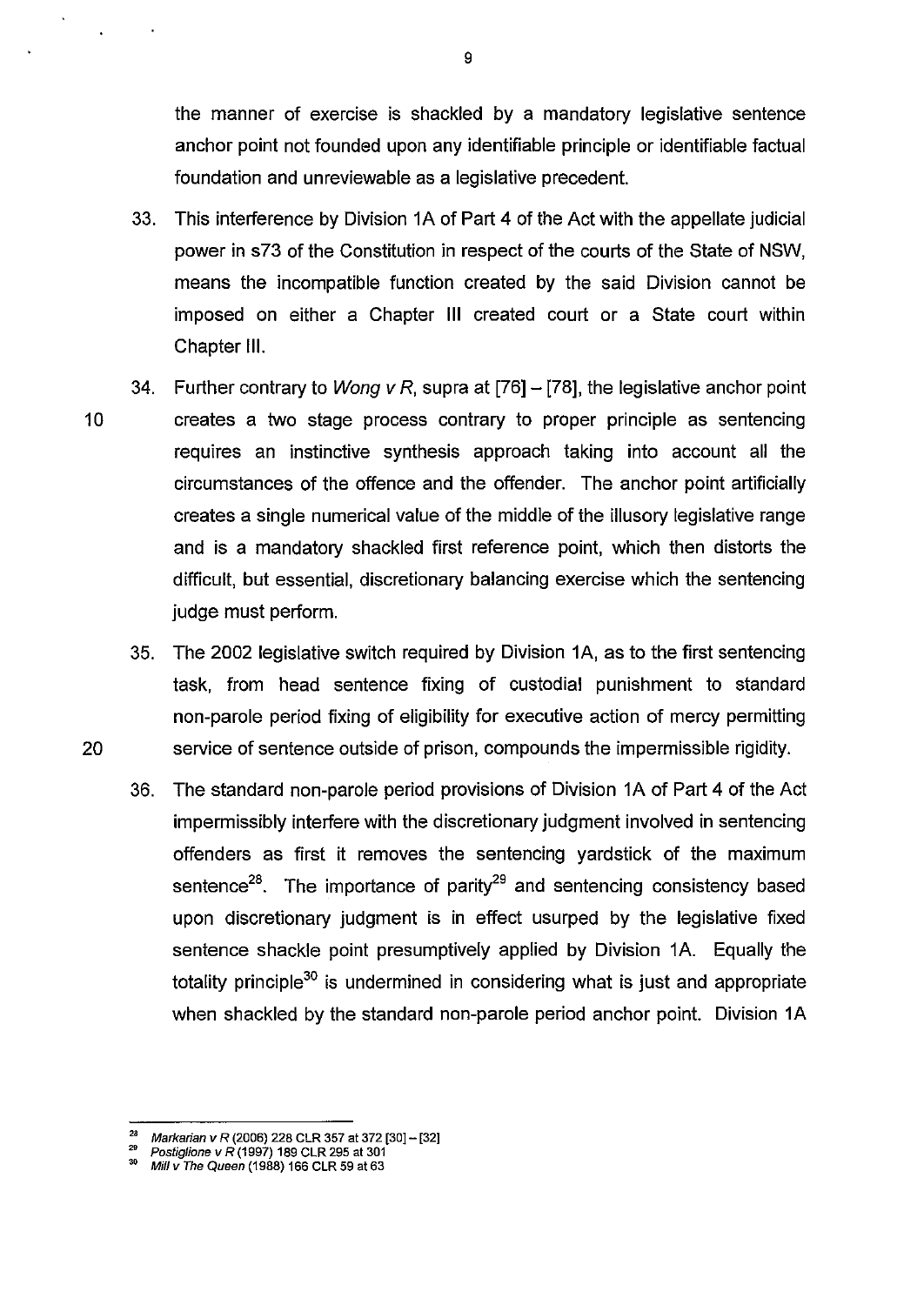also impermissibly shackles the judicial discretion to ensure "the punishment fits the crime $^{31}$ .

- 37. The switch distorts principles applying to the punishment fitting the crime, parity, totality and the principle as to Crown proof of aggravating matters referred to in R v Olbrich<sup>32</sup>. These fundamental sentencing principles are not directed to fixing the non-parole period which has a different purpose<sup>33</sup>.
- 38. Further the purpose of the principles found in s21A of the Act as to aggravating or mitigating factors are directed to fixing the head sentence and accord with the application of sentencing principle as to custodial 10 punishment. That purpose is materially different from the public interest underlying parole and breadth of considerations that inform the eligibility for service of sentence outside of prison. The fixing of that executive mercy eligibility date is not a relevant factor in the judicial determination of the punishment of an offence by fixing of the head sentence.
- 39. The judicial fixing of a non-parole period eligibility date is as a matter of sentencing principle to facilitate executive mercy and non-prison service which are founded upon different considerations to that of punishment for an offence. Accordingly the anchor point impermissibly rigidifies and impedes sentencing principles as to punishment by reference only to a shackled 20 legislative precedent of middle of the range objective criminality concerning non prison service eligibility, s54B(3).
	- 40. Further, Division 1A of Part 4 of the Act is in the nature of a Bill of Attainder imposing a fixed legislative anchor point sentence of the applicant without the safeguards involved in the flexible exercise of judicial discretion in fixing custodial imprisonment punishment for the actual subjective and objective circumstances of the criminal offence<sup>34</sup>.
	- 41. The applicant submits that Division 1A of Part 4 of the Act impermissibly inflicts a legislative fixed punishment being the middle of the range specified

<sup>&</sup>lt;sup>31</sup> Baumer v R (1988) 166 CLR 51 at 58; Veen v R (1979) 13 CLR 458 at 468

 $^{32}$  (1999) 270 CLR 270 at [24] - [26]

 $^{33}$  Bugmy v The Queen (1990) 169 CLR 525 at 531; The Queen v Shrestha (1991) 173 CLR 48 at 67 – 69, 73

**<sup>34</sup>Chu Kheng Um v Minister for Immigration Local Government & Ethnic Affairs (1992) 176 CLR 1 per McHugh J at 70,**  see also Polyukhovich v Commonwealth ("War Crimes Act case") (1991) 172 CLR 501 at 536, 617,645-648,706, 721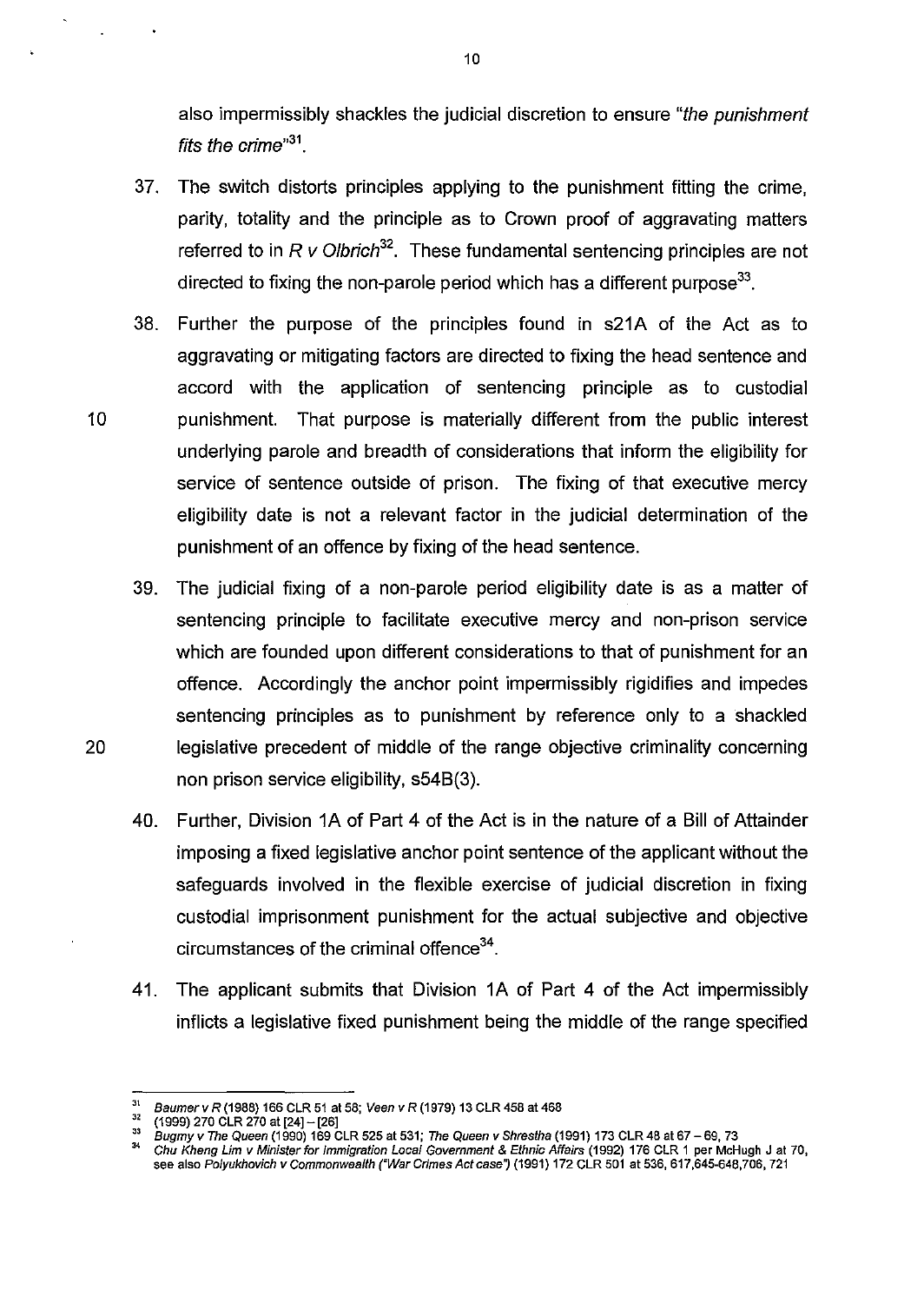term without "*a judicial trial*" properly understood<sup>35</sup> as there would be no such anchor point in a judicial trial. The phantom offence and phantom criminality play a decisive role in the sentencing that is a pre-determined legislative sentence, not determined by judicial trial and not itself amenable to appellate review.

- 42. It is submitted that Division 1A of Par 4 of the Act is an impermissible usurpation of judicial power in a criminal case<sup>36</sup> because the standard nonparole period pre-judges the issue of custodial sentence with respect to the individual by a legislative fixed grid sentence anchor point and requires the 10 Court to exercise its sentencing function accordingly $^{37}$ .
	- 43. The effect of the non-parole offences grid point sentences undermines the administration of criminal justice by impermissibly interfering with an essential and exclusive function<sup>38</sup> in the exercise of judicial discretion in sentencing. This rigidity in legislative sentencing by the fixed grid standard non-parole period impermissibly impedes an essential feature of judicial sentencing that is necessary for public confidence in the integrity of the judiciary as an institution<sup>39</sup>.
- 44. Further, the legislative punishment in Division 1A of Part 4 of the Act imposed a custodial sentence applied by the CCA, not by reference to the source of 20 the power of imprisonment being the respective substantive provision specifying the offence and maximum imprisonment penalty exposure, but rather by reference to a rigid legislative standard non-parole period and it may be inferred by reference to rigidification embedded by s101A of the Act. That is really an imposition of an anchored legislative punishment arising out of the Crimes (Sentencing Procedure) Act 1999, rather than application of judicial discretion taking into account the maximum penalty exposure identified by the substantive offence. This shackled approach by the CCA is reinforced by the absence of reference to the head sentence being imposed

**<sup>35</sup>International Finance Trust Company Limited v New South Wales Crime Commission (2009) 240 CLR 319 at [166]** 

<sup>&</sup>quot; Nicholas v The Queen (1998) 173 CLR 173 at 186-188 [16]- [20], 232-233 [144]- [148]; Chu Kheng Lim v Minister for Immigration (1992) supra, 232-233,

 $37$  Leeth v Commonwealth(1992) 174 CLR 455 at 469-470; Nicholas v R (1998) supra at 192 [28]

<sup>&</sup>quot; Bachrach Ply Lld v Queensland (1998) 195 CLR 547 at 562 [IS]; Waterside Workers' Federation of Australia v J W Alexander (1918) 25 CLR 434 at 444; cl Baker v R (2004) 223 CLR 513 at [40]- [51]; Fardon v Attorney-General (2004) 223 CLR 575 at [92]- [93]

<sup>&</sup>lt;sup>39</sup> Kable v DPP (1996) 189 CLR 51 at [103] (Gaudron J) and [134] (Gummow J); So*uth Australia v Totani* (2010) 271 ALR 662; 85 ALJR 19 at [I], [62], [64], [70], [206]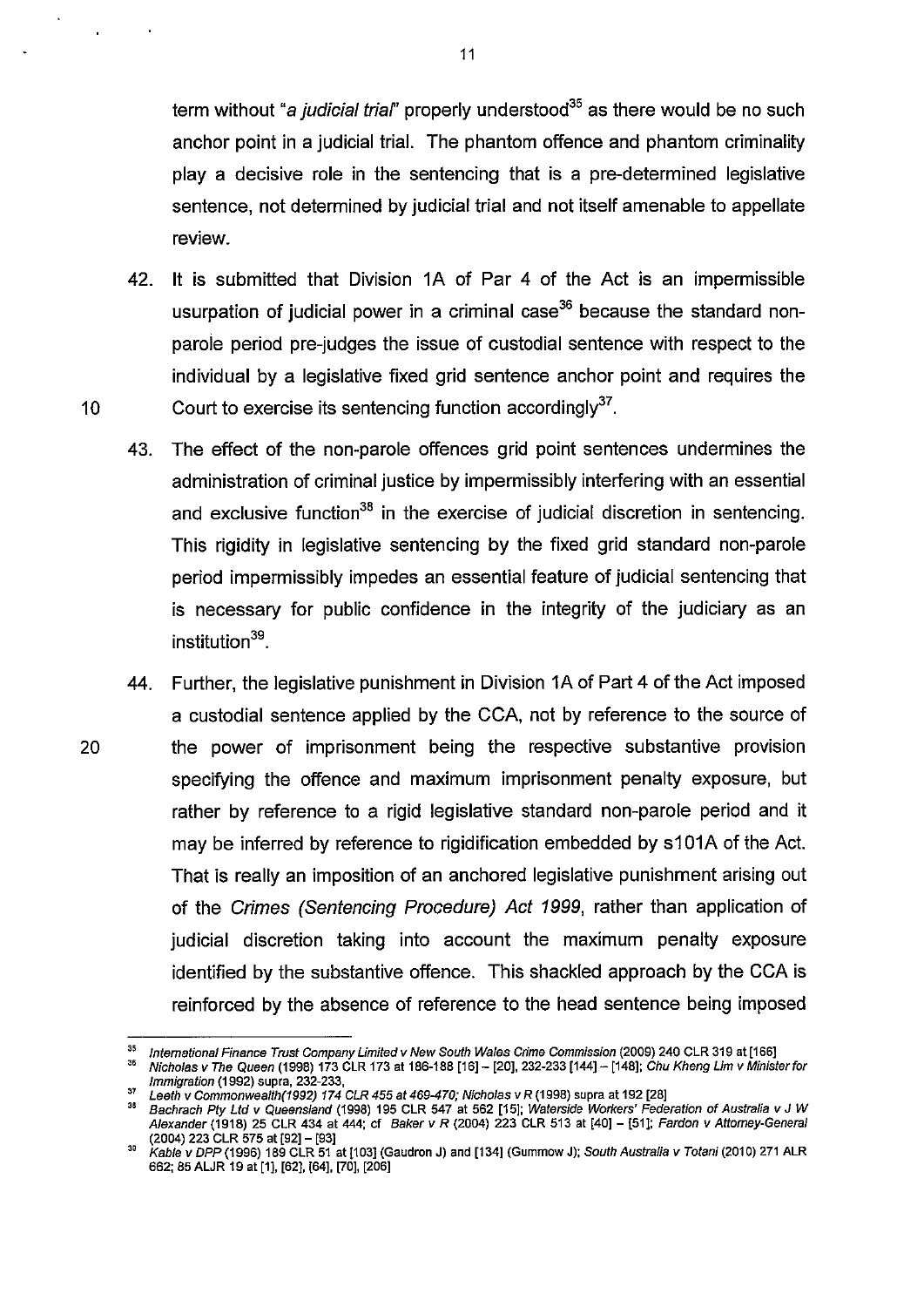in the re-sentencing, the absence of reference to the maximum penalty exposure in re-sentencing, and by the form of order by the CCA which specified only the non-parole period and balance of term.

- 45. The Interpretation Act (1987) NSW, s31, cannot save Division 1A of Part 4 of the Act as it is not possible to read down the Constitutional invalidity given the meaning and operation of the provisions addressed above<sup>40</sup>.
- 46. Insofar as necessary the applicant seeks leave to challenge the correctness of the decision in Palling v Corfield (1970) 123 CLR 52. The reasoning in that case does not accord with International Finance Trust Company Limited 10 v NSW Crime Commission<sup>41</sup>.
- 47. The reasoning of Barwick CJ in Palling v Corfield, supra at 58, amounts to permitting Parliament to direct the manner and outcome of the exercise of judicial power. The judicial character of the function of imposition of penalty being a judicial act is recognised by Barwick CJ but the empowering to impose without independent exercise of judicial power does not sit with current Constitutional doctrine as to the integrity of the courts mandated by Chapter Ill. The separate judicial function of all courts reviewable under s73 of Chapter III does not sit with the sentencing function being performed by the legislature. Section 120 of the Constitution in the reference to 20 "punishment of persons convicted' should be construed consistently with Chapter III and s73 as reflecting punishment imposed by exercise of judicial power.
- 48. Further, the Constitutional challenge in Palling  $\nu$  Corfield appears to have been directed to a mandate given to the prosecuting party. As the Constitutional argument, now advanced was not addressed in Palling v Corfield it is so far as necessary an appropriate case to give leave to challenge its correctness. For the reasons advanced in the argument above the interference with the judicial function by a mandated custodial sentence by the legislature is incompatible with the integrated court system mandated 30 by Chapter III and Palling v Corfield should be overruled.

<sup>40</sup> K-Generation Pty Ltd v Liquor Licensing Court (2009) 237 CLR 501 [46-48]

<sup>&</sup>lt;sup>41</sup> (2009) 240 CLR 319 at [50]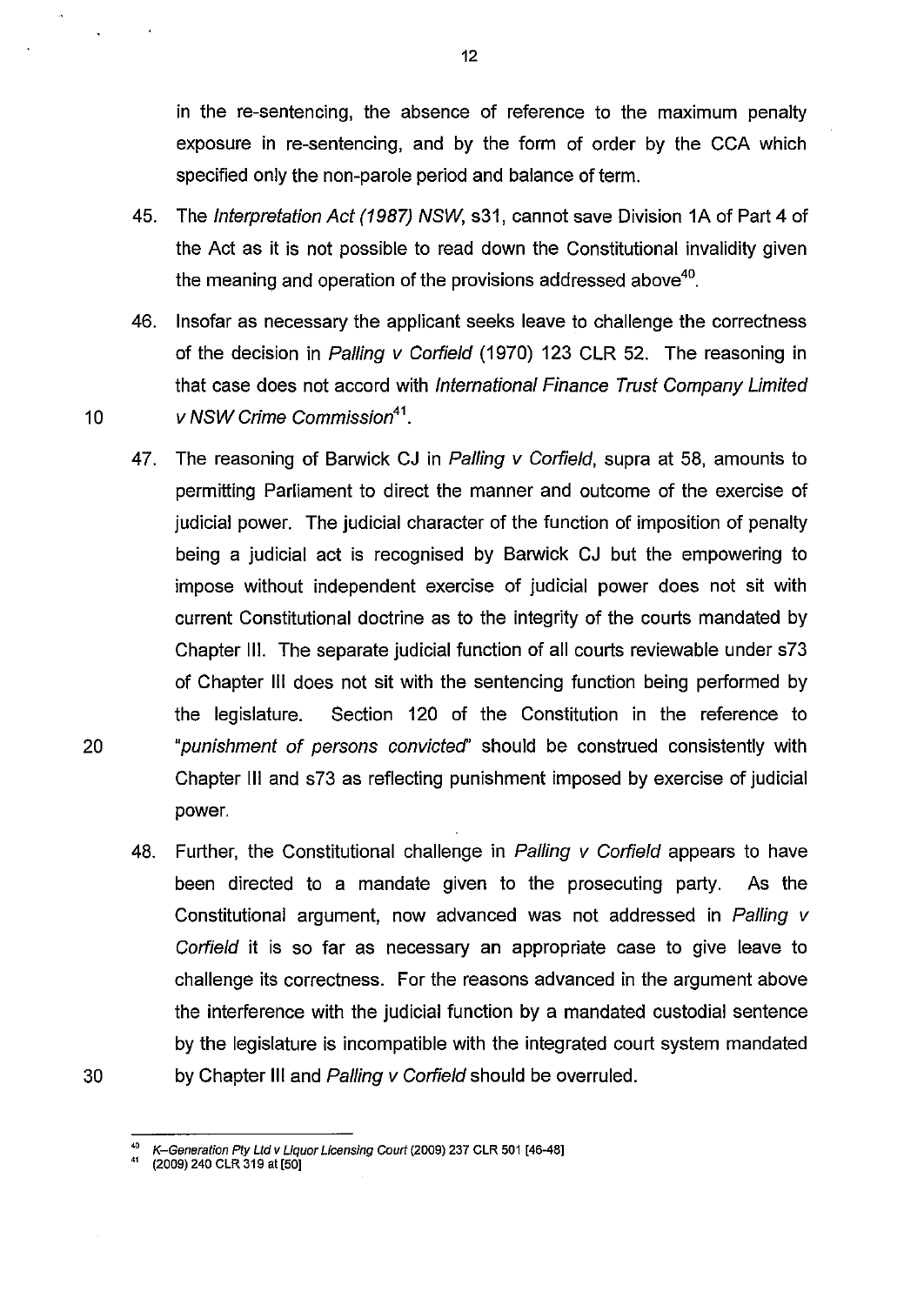- 49. Alternatively, Palling  $V$  Corfield should be distinguished given the very different and broader legislative interference in both judicial function and sentencing principles by Division 1A of Part 4 of the Act.
- 50. The decision of the South Australian Full Court in  $R$  v Ironside (2009) 104 SASR 54 dealt with similar legislation although there are a number of material differences. First, the head sentence is still fixed first in the usual manner, see 10(1a). Secondly, s32A of the Criminal (Sentencing) Act 1988 (SA) refers to the "lower end of the range" rather than the "middle of the range" as referred to in s54A(2) of the Act. Thirdly, s32A of the SA statute 10 provides a different set of criterion in respect of varying the mandatory minimum non-parole period, compare s21A and s548 of the Act. It is also clear that the SA Full Court focused upon the prescribed period being four fifths of the head sentence, s32(ba) of the SA statute, and the SA statute does not set out a Table with specified standard non-parole period years provided by  $s54A^{42}$  of the Act.
- 51. The decision in lronside should be distinguished because the head sentence remained a matter at large without shackling of the judicial discretion as has occurred in the NSW statute and the SA statute does not mandate the distortion of sentencing principle by reference to a phantom offence. Further, 20 Iron side may be distinguished as the core argument developed was based on unequal treatment [61], not the issues advanced in the present case. Insofar as necessary the applicant submits lronside is wrong, that it applied Palling v Corfield which should be overruled for the reasons addressed above and accordingly should not be followed.

### **Not** manifestly **inadequate**

52. The applicant was sentenced on 15 June 1999 by an experienced trial judge after hearing evidence and submissions on 15 June 2009. No error of principle was identified by the CCA that could justify quashing the sentences 30 imposed under s5D of the Criminal Appeal Act 1912.

..

**<sup>42</sup>Although s32(5)(ab) specifies 20 years non-parole period for the offence of murder. It is hard to understand how in the**  legislative range the specified term of 20 years in the South Australian statute can be "the lower end of the range" when in New South Wales the same specified term is said to be "the middle of the range".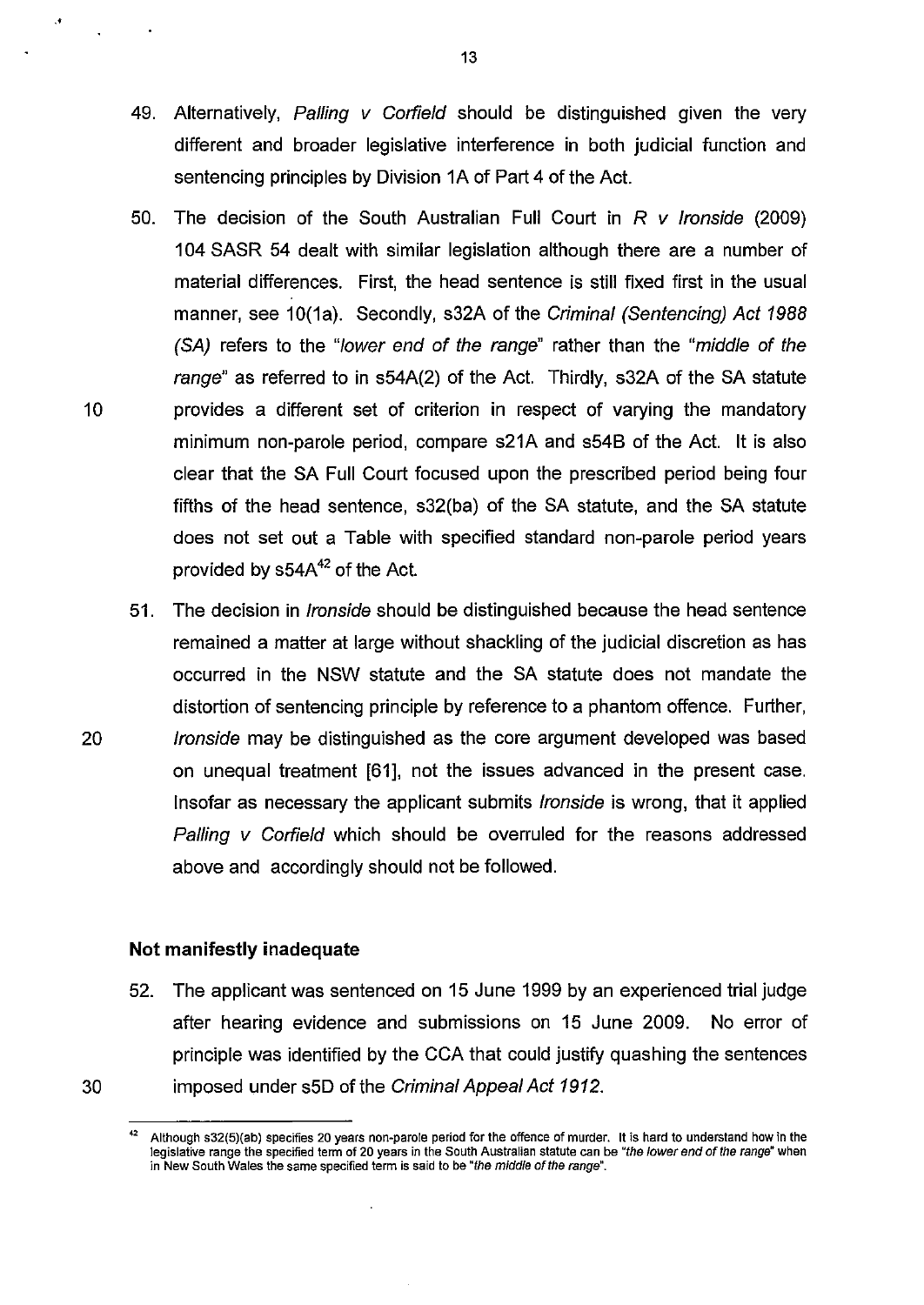- 53. A Crown appeal against sentence is a matter that requires identified error of the kind within House v R (1936) 55CLR 499 at 504 - 5 or some special circumstances to warrant interference with the discretion of the sentencing judge by the Crown, Griffiths v R (1977) 137 CLR 293<sup>43</sup>. No relevant error or special circumstances whatsoever emerge from the reasoning in the  $CCA^{44}$ .
- 54. On the first count, involving the illegal drug offence, the bare conclusion of being manifestly inadequate is identified in paragraph  $80^{45}$  and incorporates the standard non-parole period in the reasoning through paragraphs  $74^{46}$  and  $75^{47}$ . The three cases referred to in paragraph  $80^{48}$  were acknowledged as 10 having differences and the only feature identified in paragraph 80 appears to be "those who assist in the trade must also expect heavy sentences". That is not a feature capable of supporting a sentence being manifestly inadequate.
	- 55. Departure from the Table applied by s54A of the Act is not a ground or feature that supports manifest inadequacy, and there was no exceptional circumstance<sup>49</sup> to justify the bringing of the appeal or the 80% increase in sentence<sup>50</sup>. The 80% increase was a serious error of principle and on any view was not within the lower end of the range available<sup>51</sup>, which an appellate court should impose, on a Crown appeal, where rare leave is granted for error of principle.
- 20  $56.$  On the second count, involving the drug offence, paragraph  $73^{52}$  of the CCA judgment appears to be a conclusion of being manifestly inadequate by reference to little more than paragraph  $72^{53}$  and the reference to the standard non-parole period in the Table applied by s54A of the Act. There is no special circumstance or feature<sup>54</sup> identified in the reasoning that supports the conclusion of inferred error of principle. The departure from the standard non-parole period, the only matter clearly referred to in relation to the second

<sup>43</sup> See also Whittaker v R (1928) 41 CLR 230 at 248; Malvaso v R (1989) 168 CLR 227 at 234<br>44 Lacey v Attomey-General of Queensland [2011] HCA 10 at [16] - [20]<br>45 AB 452

 $^{45}$  AB 162

 $^{48}$  AB 160-161

 $^{47}_{48}$  AB 161

 $^{48}$  AB 162

<sup>&</sup>lt;sup>49</sup> Everett v The Queen (1994) 181 CLR 295 at 299 - 300<br> $\frac{50}{2}$  Leep W Attorney Canaral of Queensland [2011] HCA 14

 $^{50}$  Lacey v Attorney-General of Queensland  $[2011]$  HCA 10 at  $[15]$ <br> $^{51}$  Directed v The Queen (2000) 202.234 at 244.5231; D v Well (2001)

<sup>&</sup>lt;sup>51</sup> Dinsdale v The Queen (2000) 202 321 at 341  $[62]$ ; R v Wall (2002) NSWCCA 43 at  $[70]$ <br><sup>52</sup> AB 160

 $^{52}$  AB 160

 $^{53}$  AB 160 Malvaso v The Queen (1989) 168 CLR 227 at 234 - 235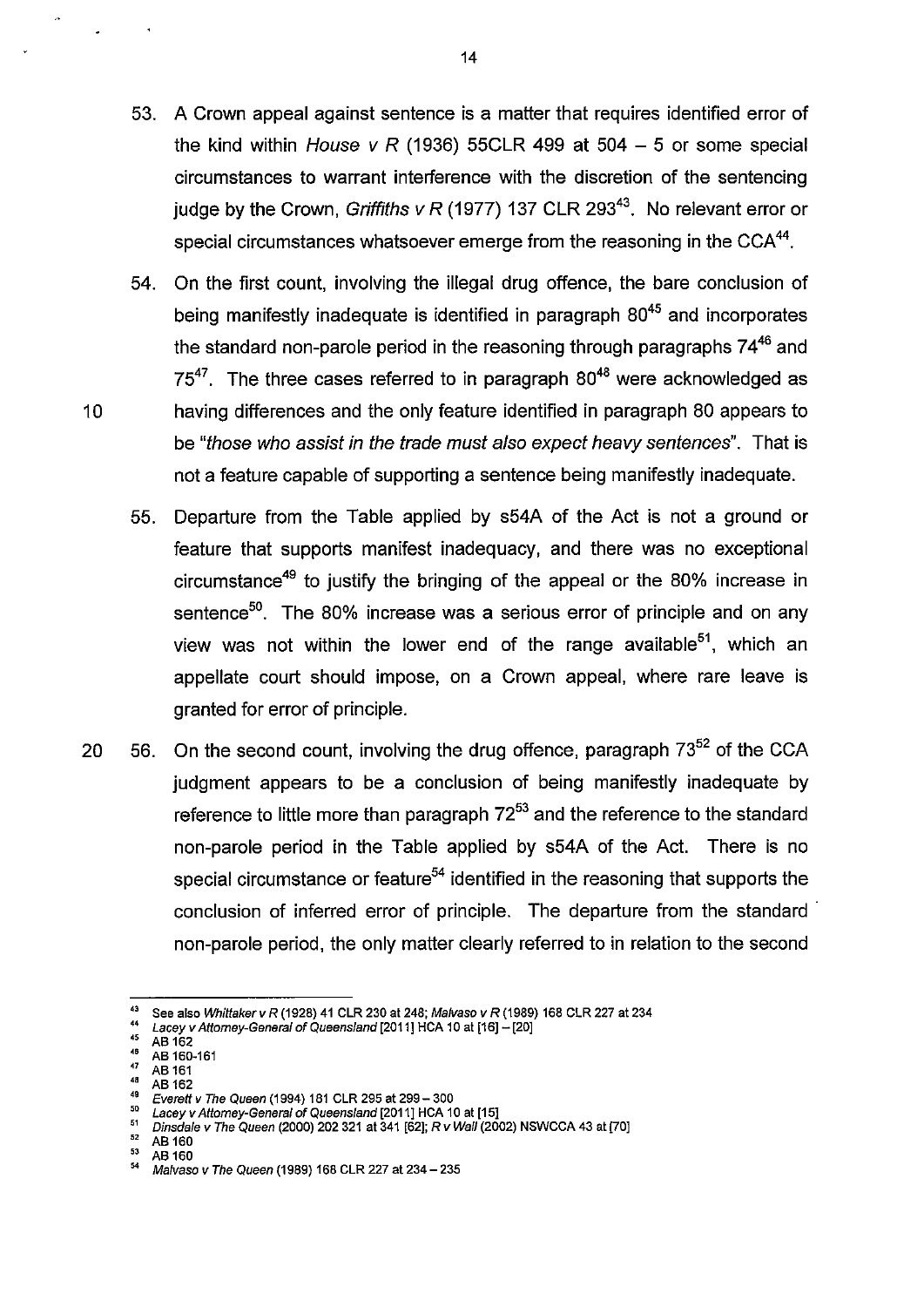count involving the firearms offence, is not a ground or feature that supports a finding of manifest inadequacy.

57. Manifest inadequacy to justify appellate intervention cannot be based upon the legislative precedent identified in the standard non-parole period. To permit interference on this basis would entrench and rigidify sentencing discretion. The inadequacy must be informed by the level of criminality that is so disparate as to shock the public conscience<sup>55</sup> whereby error must have occurred. There is no reasoning to support any such disparity.

58. It is submitted that the conclusion of manifest inadequacy by the CCA based 10 upon s54A is a specific error that demonstrates a manifestly unreasonable and erroneous exercise of the sentencing function that requires correction to avoid a serious miscarriage of justice<sup>56</sup>.

- 59. Indeed, the sentence on each count by the experienced trial judge was a proper exercise of discretion, taking into account the nature and circumstances of the offences, given the early plea of guilty, at the time of arraignment, the age of the applicant being 28 years at the time of sentencing on 15 June 2009, the uncontested drug habit of the offender, and the fairly low level,  $2\% - 2.5\%$  of purity, of the 1.7 kilos of methylamphetamine seized, explanation of warehousing and explanation of 20 firearm fetish, as well as taking into account the applicant's criminal history and dysfunctional upbringing. Although the offences required custodial punishment, both involved the lower end of the range of criminality for the respective offence. There was no analysis, reasoning or findings by the CCA of the applicant's knowledge referable to the objective criminality or any other feature warranting severity<sup>57</sup> to establish manifest error.
	- 60. The weight of the narcotics was itself insufficient to establish appealable error, Wong v R (2001) 207 CLR 584 at 609 and the numerical or quantitative approach of a grid anchor point to establish error is contrary to sentencing principle<sup>58</sup>. There was no warrant for interfering with the sentence of the trial

 $^{55}$ R v Osenkowski (1982) 30 SASR 212 at 213; Wong v R (supra) at [8]

<sup>&</sup>lt;sup>56</sup> *Ryan v R* (2001) 206 CLR 267<br><sup>57</sup> *Hill v The Queen* (2010) 85 ALJR 195 [59] - [62]

 $^{58}$  See also *Wong v R*, supra at [65], [74]  $-$  [75], [78], [168]